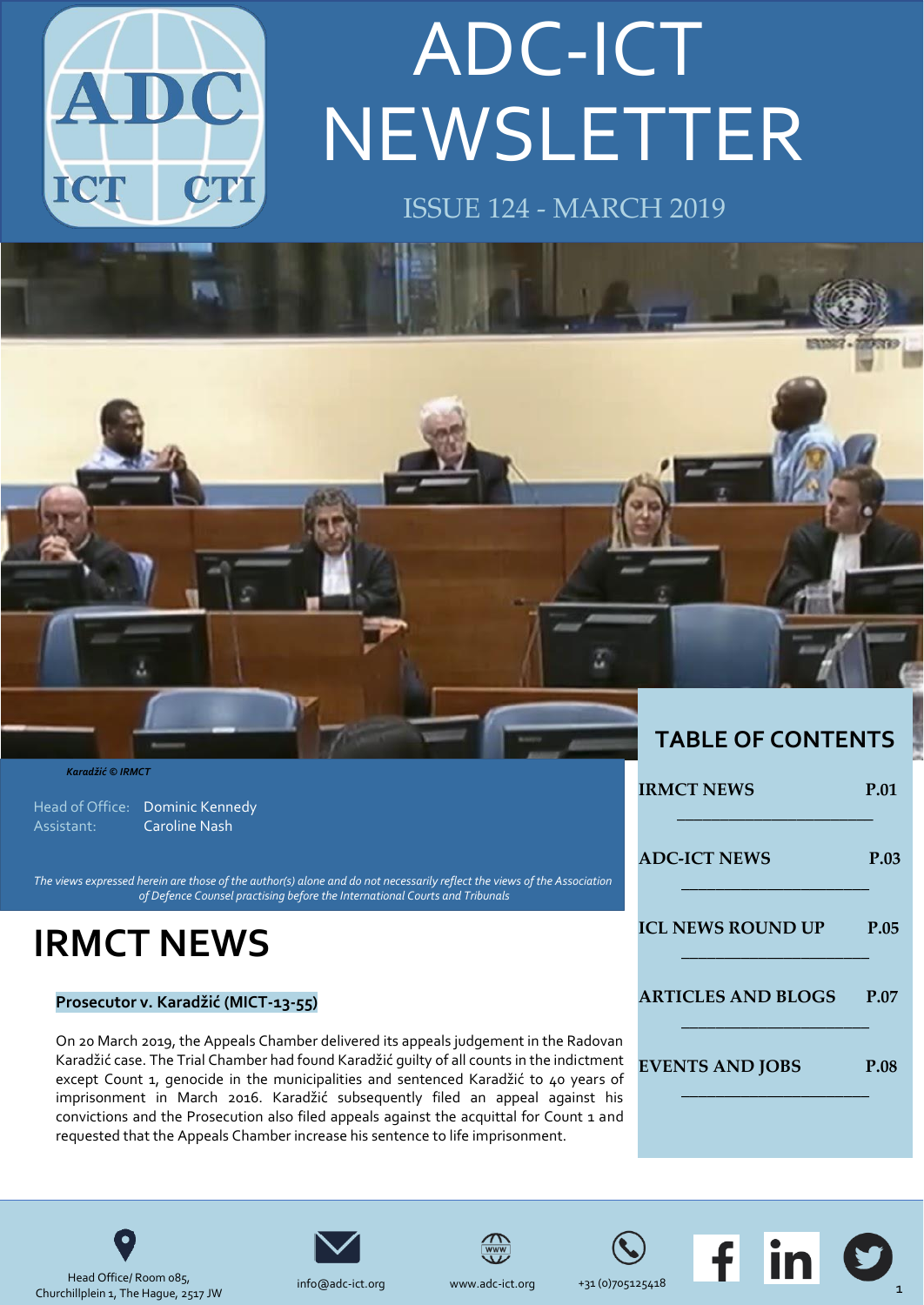The Appeals Chamber, Judge Vagn Joensen Presiding, upheld the majority of the convictions including genocide in Srebrenica, the shelling of Sarajevo and the persecution of Bosniaks and Croats in 20 municipalities across Bosnia and for taking UN peacekeepers hostage.

Judge Vagn Joensen stated that Karadžić was involved in a joint criminal enterprise regarding Srebrenica and that he was in constant touch with the forces on the ground at the time and there was no error in convicting him for genocide. The Appeals Chamber held that key evidence was 'Directive 7', a Decision from the Bosnian Serbs in March 1995, which Karadžić had signed stating that conditions should be made 'unbearable' for the people living in Srebrenica.

On the conviction that Karadžić was part of a joint criminal enterprise to terrorize the civilian population in Sarajevo, the Appeals Chamber said that the orders that Karadžić gave saying that civilians should not be attacked were only issued at times which were politically beneficial to him or when he was under pressure from the international community.

The Appeals Chamber rejected Karadžić's assertion that the trial was unfair but did state that the Trial Chamber violated Karadžić's rights by conducting visits to the crime scenes without him but added that this did not significantly harm his defence.

The Appeals Chamber increased Karadžić's sentence from 40 years of imprisonment to life imprisonment, stating that the initial sentence was inadequate when compared to other accused who were sentenced to life imprisonment at the ICTY.

The Appeals judgement is availabl[e here.](http://jrad.unmict.org/HPRMServiceAPI/Record/244874/file/document)

#### **Prosecutor v. Turinabo** *et al* **(MICT-18-116)**

In the contempt proceedings against Turinabo *et al*, the defence for Nzabonimpa, Fatuma and Turinabo submitted a [Motion Challenging the Jurisdiction Pursuant to Rules](http://jrad.irmct.org/HPRMServiceAPI/Record/244163/file/document)   $79(a)(i)$  and  $79(D)$  – Incitement. In the Motion the defence challenges the jurisdiction of the Mechanism in relation to Count 2 of the indictment insofar as it alleges that the Accused are additionally, or alternatively individually responsible for inciting others to commit contempt. The Defence argued, amongst other arguments, that there is an absence of a legal basis for incitement to commit contempt in Article 4(1) of the Mechanism Statute and that the object and purpose of contempt does not justify incitement. On 12 March 2019, the Single Judge issued a Decision on [Challenges to Jurisdiction](http://jrad.unmict.org/HPRMServiceAPI/Record/244816/file/document) in which the Motion on incitement was dismissed.



Additionally on 12 March 2019, the Single Judge issued a [Decision on the Motion Challenging the Form of the](http://jrad.irmct.org/HPRMServiceAPI/Record/244817/file/document)  [Indictment,](http://jrad.irmct.org/HPRMServiceAPI/Record/244817/file/document) ordering the Prosecution to amend the indictment as stipulated in the Decision.

The Defence also submitted that the Mechanism did not have jurisdiction to charge the accused with contempt under a joint criminal enterprise as this mode of liability was solely reserved for the core crimes in the Statues of the *ad hoc* Tribunals. On 12 March 2019, the Single Judge issued a [Decision on Challenges to Jurisdiction](http://jrad.irmct.org/HPRMServiceAPI/Record/244816/file/document) in which he grated the Defence motions and ordered the Prosecution to amend the indictment and remove all references to joint criminal enterprise.

On 27 December 2018, the Defence for Munyeshuli filed a [Preliminary Motion for Defects in the Form of the](http://jrad.irmct.org/HPRMServiceAPI/Record/243779/file/document)  [Indictment](http://jrad.irmct.org/HPRMServiceAPI/Record/243779/file/document) arguing that Count 3 of the Indictment is defective as it fails to state the facts for which he can be held in contempt and fails to sufficiently plead the facts in support of the charges against him. On 12 March 2019, the Single Judge issued a [Decision on Dick Prudence](http://jrad.irmct.org/HPRMServiceAPI/Record/244815/file/document)  [Munyeshuli's Motion Alleging Defects in the Indictment](http://jrad.irmct.org/HPRMServiceAPI/Record/244815/file/document) granting, in part, the Defence motion and ordering the Prosecution to amend the indictment and provide further information.

#### **Prosecutor v. Stanišić and Simatović (MICT-15-96)**

Between 26 and 28 February 2019, hearings were held in the case for Franko Simatović's Defence to present their oral submissions in accordance with Rule 121 requesting an acquittal due to insufficient evidence being presented by the Prosecution for a conviction.

On [26 February 2019,](http://jrad.irmct.org/HPRMServiceAPI/Record/244765/file/document) the Defence asserted that the Prosecution evidence taken at its highest could not lead to a reasonable trier of fact being convinced beyond reasonable doubt that Simatović was guilty of the crimes alleged in the indictment. The Defence presented their arguments on the evidence which has been presented by











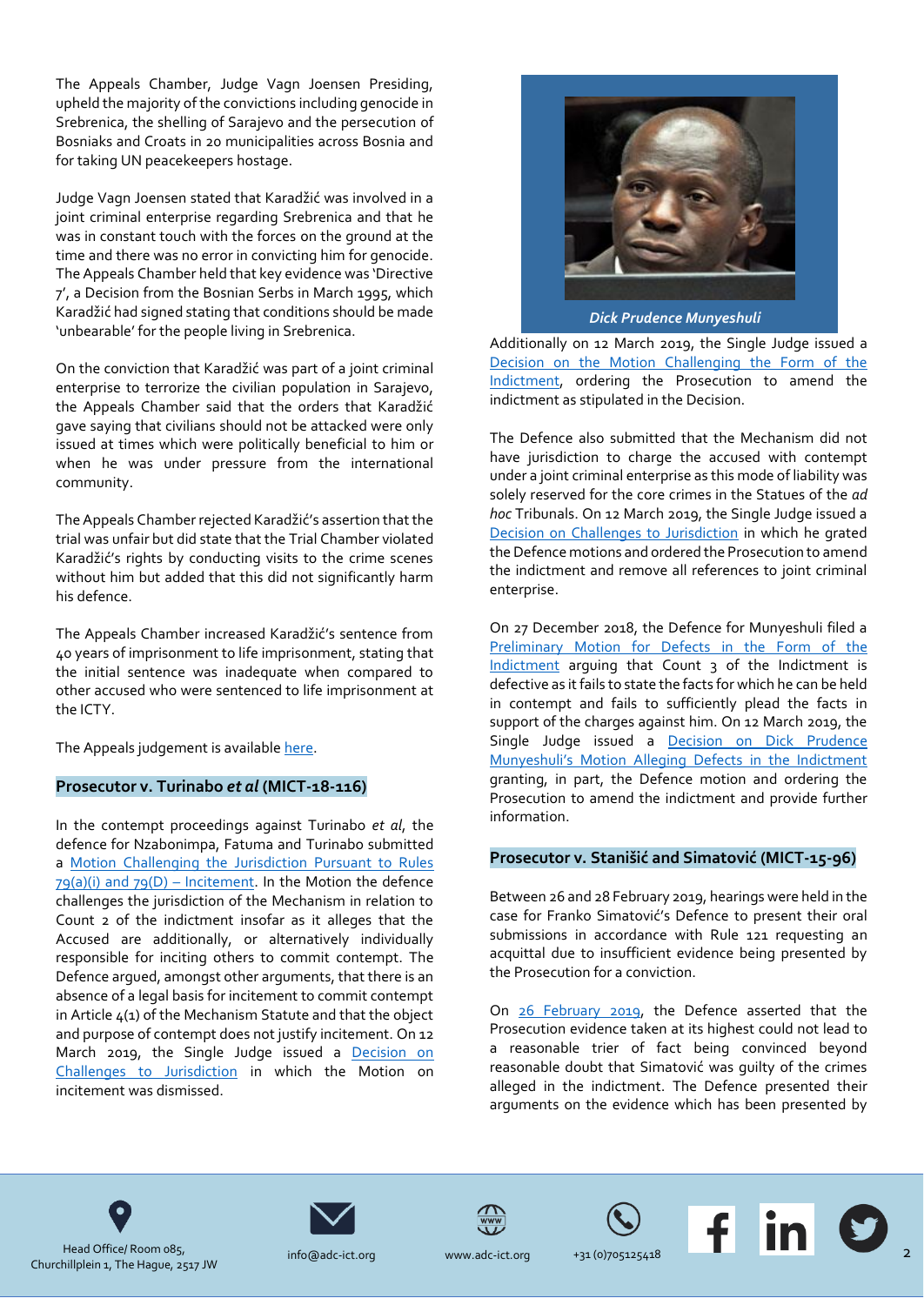

the Prosecution and how it failed to prove any charges against Simatović.

On [28 February 2019,](http://jrad.irmct.org/HPRMServiceAPI/Record/244767/file/document) the Prosecution presented their response stating that the Defence arguments should be rejected and that there was sufficient evidence to prove the guilt of Simatović.

A decision on the Rule 121 oral submissions is still pending.

#### **Prosecutor v. Prlić** *et al* **(MICT-17-112)**

On 16 January 2019, the President of the Mechanism issued a Decision on Early Release for Valentin Ćorić. The President granted the request for provisional release, however imposed several conditions upon Ćorić when he was released.

The conditions included that Ćorić shall have no contact whatsoever, directly or indirectly try to harm, intimidate or otherwise interfere, with victims or witnesses who testified at his trial or the trial of other ICTY-convicted persons, or otherwise interfere in any way with the proceedings of the Mechanism, or the administration of justice; Ćorić shall conduct himself honourably and peacefully in the community to which he is released, and shall not engage in

secret meetings intended to plan civil unrest or engage in any political activities; Ćorić shall not discuss his case, including any aspect of the events in the former Yugoslavia that were the subject of his trial, with anyone, including the media, other than pro bono counsel, if any; Ćorić shall not purchase, possess, use or handle any weapons; Ćorić shall not commit any offence; Ćorić shall be held in contempt of court, pursuant to Rule 90 of the Rules, if he violates any of the conditions as stated herein; The decision granting Corić conditional release shall be revoked if he violates any of the conditions as stated herein, and his conditional release will be terminated; and Ćorić shall be subject to the terms of the conditions as stated herein, unless these conditions are revoked or modified, until the expiration of his sentence.

This is the first time an accused from the ICTY has had conditions imposed upon them when released early thus marking a change in the application of early release provisions by the President of the Mechanism.

### **ADC-ICT NEWS**

#### **ADC-ICT Annual Conference 2019**

On 16 February 2019, the ADC-ICT held its annual conference the title of which was " International Criminal Law: Beyond The Hague". The conference was attended by over 150 academics, practitioners, experts and students and the panels were comprised of experts in the field of international criminal law with a wealth of experience.

The first panel "Guantanamo Bay: Extraterritorial Justice or Legal Back-Hole?" included speakers: Alka Pradhan, Human Rights Counsel for Ammar al-Baluchi, Captain Mark Andreu, Defence Counsel for Ammar al-Baluchi, Prof. Helen Duffy, Leiden University and Prof. Geert-Jan Knoops, Defence Counsel.





Head Office/ Room 085, Head Office/ Room 085,<br>Churchillplein 1, The Hague, 2517 JW [info@adc-](mailto:dkennedy@icty.org)ict.org [www.adc-](mailto:dkennedy@icty.org)ict.org +31 (0)705125418





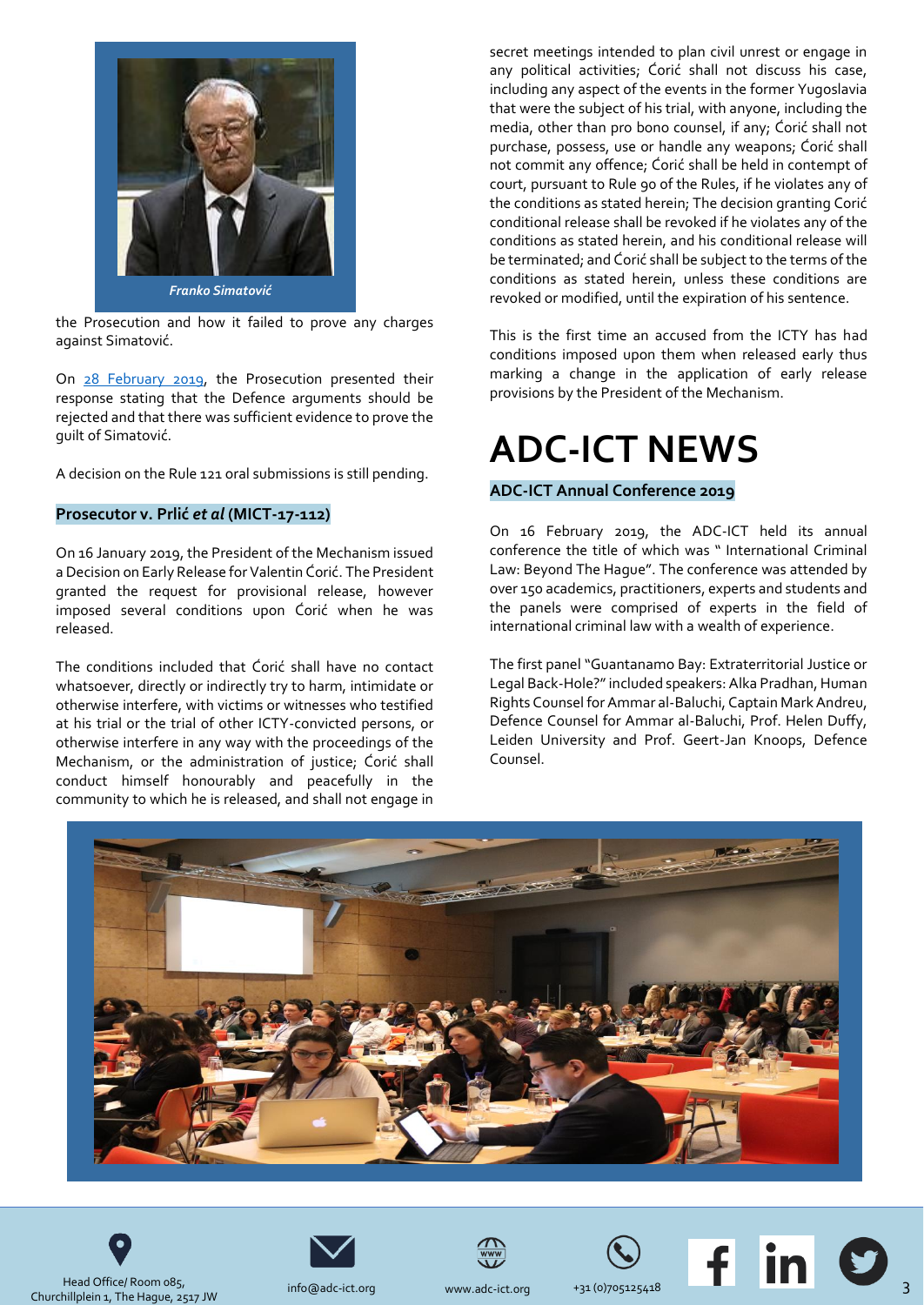

Pradhan and Andrea discussed the problems encountered at the Guantanmo Military Commissions including the use of torture and black sites. They emphasized that the Military Commissions have been ongoing for many years and they are still in pre-trial phase with the prospect of trial not taking place in the near future. Andreu informed participants that the US government installed listening devices in attorneyclient meeting rooms which is clearly a violation of the accused rights. He also highlighted that the secret rendition programme involved over 50 countries.

Prof Duffy spoke about her work on the case of Abu Zubaydah at the European Court of Human Rights and how it included public evidence which showed the renditions were secret and highly coordinated. She concluded that the proceedings at Guantanamo Bay are a flagrant denial of justice.

Prof. Knoops spoke about the use of ICTY jurisprudence in the Supreme Court of the United States in the case of Hamdan v. Rumsfeld and how the Supreme Court introduced this jurisprudence.

The second panel "The Special Criminal Court in the Central African Republic: A Model for Complementarity?" included speakers: Jasper Pauw, Head, Special Criminal Court Support Unit, MINUSCA, Yasmine Chubin, Lead Expert Consultant, International Development Organization, Chantal Daniels, International Cooperation Adviser, ICC and Edith Ikpat, PhD Candidate, University of Maastricht.

Jasper Pauw spoke about the establishment of the SCC in Central African Republic and its mandate. He highlighted that collaboration by the Special Court with the ICC has been a model of complementarity in action and it was in its early stages.

Yasmine Chubin spoke next about the prosecution and investigative strategy of the SCC and how its jurisdiction is broad and extends to all crimes falling under the law. The Special Prosecutor can ask a national jurisdiction to transfer a file to the SCC. The case selection of the SCC criteria is jointly applicable to the prosecutor and the investigative

chamber and international participation is permitted if an accused is charged with grave crimes.

Chantal Daniels spoke about the cooperation between the ICC and the SCC and that there needs to be a sense of accountability. She stated that the ICC does not view the SCC as exclusive but as complementary to the ICC and are working closely together.

The final speaker of panel 2 was Edit Ikpat who spoke about the SCC's potential contribution to regional justice. She emphasized that it was pure imagination that the creation of the SCC is for the victims of the crimes but instead it is there to send a signal that these crimes will not be tolerated in the region.

The final panel of the day was entitled "The Special Jurisdiction for Peace in Colombia: The Way Forward for Transitional Justice?". The panel included: H.E. Juan José Quintana, Ambassador of Colombia to the Kingdom of the Netherlands, Lily Andrea Rueda Guzmán, Magistrate for the Special Jurisdiction for Peace, Dr. Fabián O. Raimondo, Maastricht University and Sophia Müller*,* PhD Researcher, Tilburg University. This panel was conducted under the Chatham House Rules and therefore the content of the presentations is not available to the public.

The day concluded with a Special Lecture to Honour the Services of Judge Theodor Meron to International Criminal Justice. The President of the ADC-ICT, Dragan Ivetic, presented Judge Meron with an award and Gabrielle McIntyre, former *Chef de Cabinet* to Judge Meron. gave an overview of the contributions which Judge Meron had made through his judgements and decisions at the ICTY, ICTR and the IRMCT. The video of the presentation is availabl[e here.](https://www.adc-ict.org/annual-conference-2019)

The Conference was followed by a drinks reception which was attended by many participants and speakers. The videos from the conference the presentations are available [here](https://www.adc-ict.org/annual-conference-2019) and a selection of photos are available here.











Head Office/ Room 085, Head Office/ Room 085,<br>Churchillplein 1, The Hague, 2517 JW [info@adc-](mailto:dkennedy@icty.org)ict.org [www.adc-](mailto:dkennedy@icty.org)ict.org +31 (0)705125418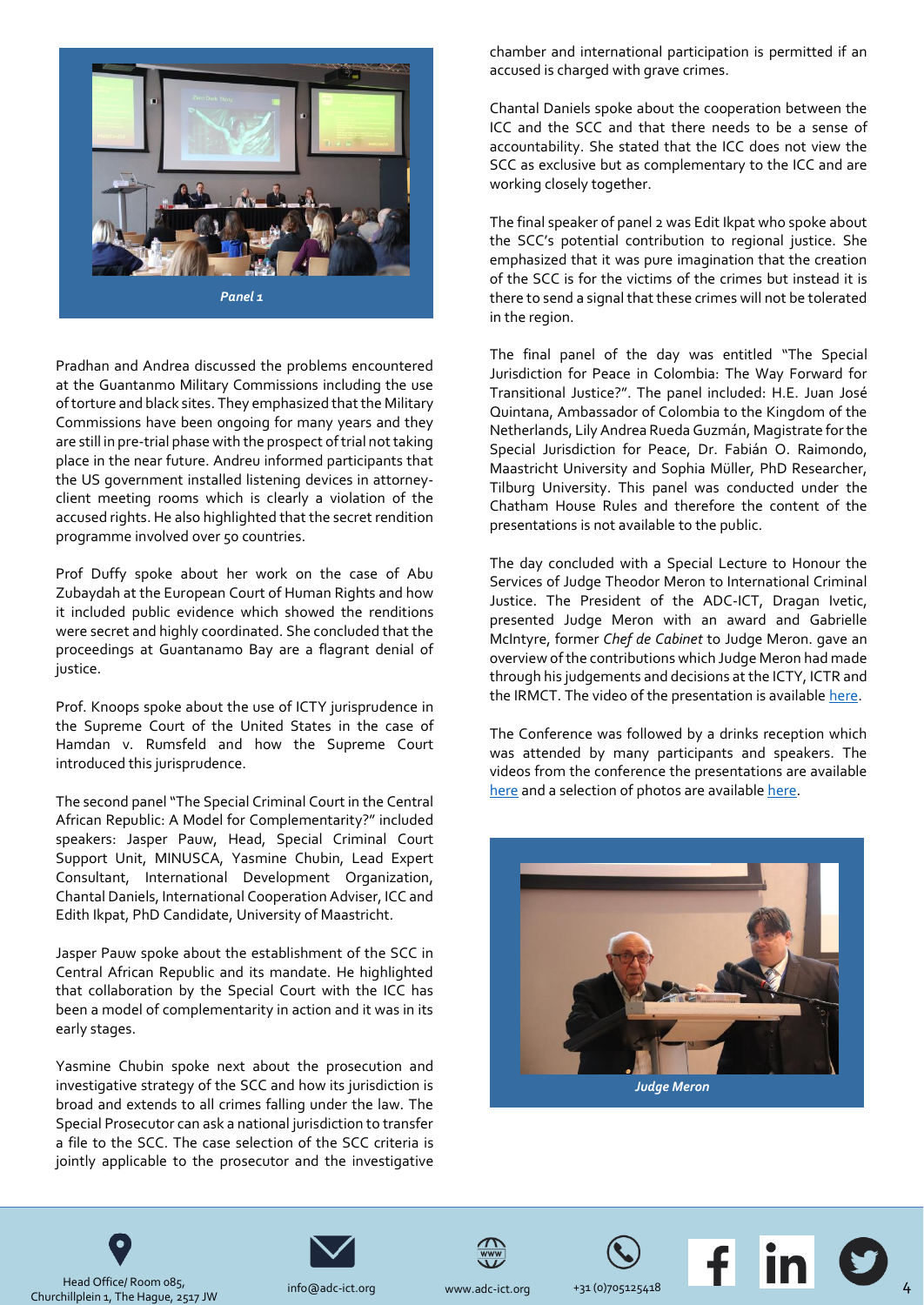## News Round-Up

<span id="page-4-0"></span>*Click on the box to read the full article* 

#### **[UN panel lists Israelis suspected of war crimes](https://www.timesofisrael.com/un-panel-lists-israelis-suspected-of-war-crimes-on-gaza-border/)  on Gaza border,** *The Times of Israel*

. The United Nations Human Rights Council's fact-finding mission into last year's protests at the Gaza border presented its full report on Monday, saying it had compiled a list of Israelis suspected of serious crimes that it will make available to the International Criminal Court and other bodies.

The database, which was not made public, contains information about "military and civilian structures in Israel" that are allegedly responsible for violations of international humanitarian law.

#### **[DRC's Bemba seeks \\$77m in compensation](https://www.aljazeera.com/news/2019/03/drc-bemba-seeks-77m-compensation-icc-190311195348511.html)  from ICC,** *AlJazerra*

.

Jean-Pierre Bemba, a former vice president and rebel leader in the Democratic Republic of the Congo (DRC), is seeking millions of dollars in compensation from the International Criminal Court (ICC), his lawyers have announced.

The 55-year-old's legal team last week filed an application asking judges at The Hague-based court to award him a total of nearly 69 million euros (\$77m) for what they called a miscarriage of justice over his former conviction for war crimes, his lawyers said in a statement on Monday.

**US Statements Don't Align with its Obligations under International Law,** *Sputnik International*

[US National Security Advisor John Bolton said](https://sputniknews.com/analysis/201903191073351835-usa-statements-obligations-international-law/)  that Washington would not cooperate with The Hague-based court and threatened it with sanctions, saying it puts US sovereignty and national security at risk. Sputnik has discussed it with Dr Angelo Dube, associate professor of International Law at the University of South Africa (UNISA) in Pretoria.

**[Bosnians Ethnically Divided Over Karadzic](https://balkaninsight.com/2019/03/20/bosnians-ethnically-divided-over-karadzic-life-sentence/)  Life Sentence,** *Balkan Transitional Justice*

The final verdict in Radovan Karadzic's trial was welcomed by Bosniak and Croat politicians and war victims' groups in ethnically-divided Bosnia and Herzegovina, but condemned as biased by Bosnian Serb political leaders.

The UN court's confirmation on Wednesday of the verdict convicting Radovan Karadzic of genocide, war crimes and crimes against humanity again highlighted continuing postwar ethnic divides in Bosnia and Herzegovina.

Echoing the cheers of war victims'

#### **President of the Assembly of States Parties regrets withdrawal from the Rome Statute by the Philippines,** *ICC News*

The President of the Assembly of States Parties, Mr. O-Gon Kwon (Republic of Korea), has reiterated his regret regarding the withdrawal of the Philippines, effective as of 17 March 2019, from the Rome Statute, the founding treaty of the International Criminal Court ("ICC"). President Kwon noted, "the Assembly of States [Parties, comprising more than 120 States from all regions of the world, is fully committed to the Court's](https://www.icc-cpi.int/Pages/item.aspx?name=pr1443)  mandate.

Head Office/ Room 085, Churchillplein 1, The Hague, 2517 JW Info@adc-ict.org [www.adc-](http://www.adc/)ict.org +31 (0)705125418

 $\bullet$ 



Info@adc-ict.org







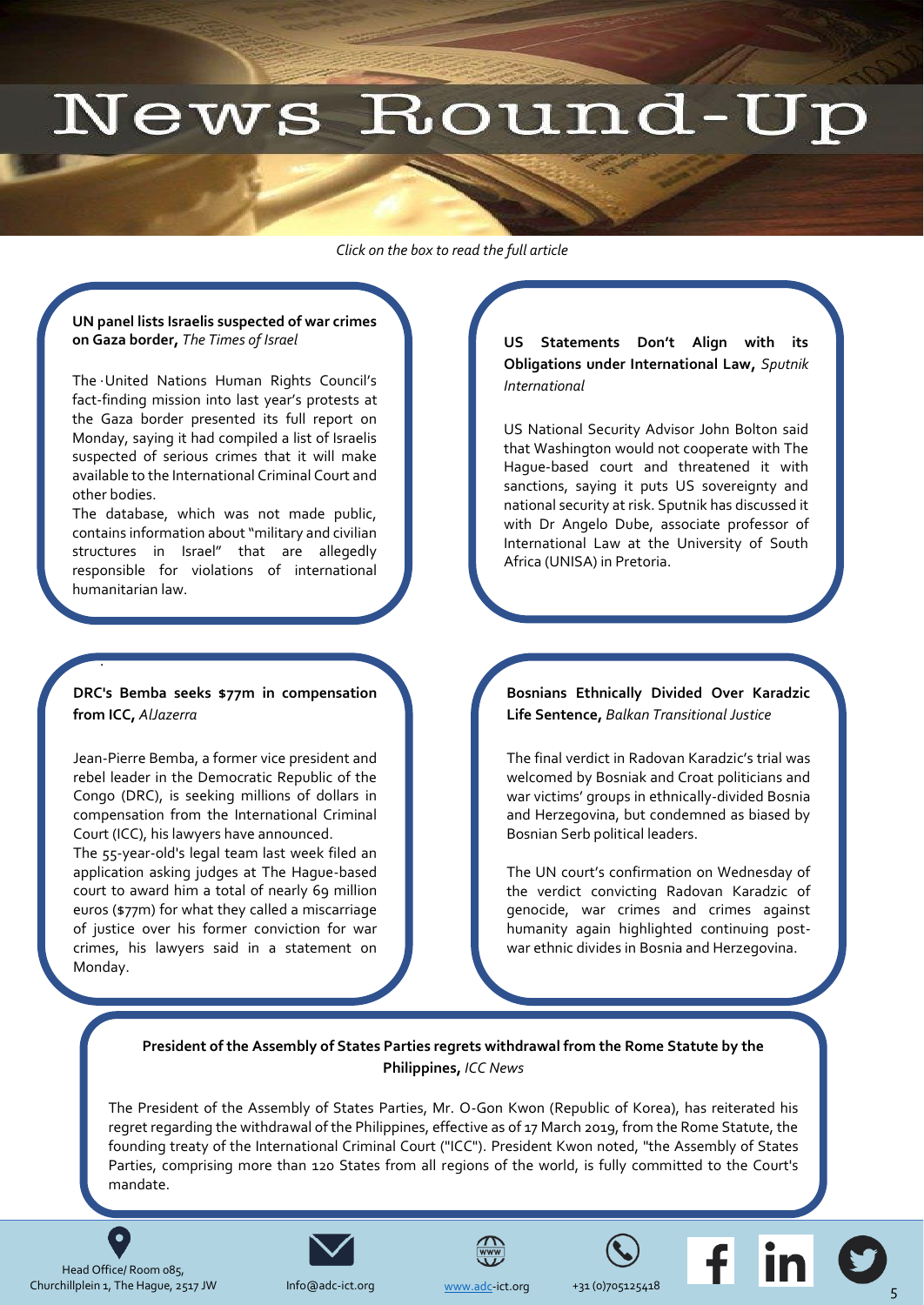**South Sudan : more than 23 officials could face [ICC jurisdiction over international crimes,](https://africandailyvoice.com/en/2019/03/15/south-sudan-more-officials-could-face-icc-jurisdiction-over-international-crimes/)**  *African Daily Voice*

At least 23 South Sudanese could face trial before the International Criminal Court (ICC) for war crimes, crimes against humanity and possible genocide, the UN says.

The suspects, who include politicians, reportedly committed the crimes in South Sudan's five-year old war.

#### **Crimes Against Humanity : Need For A Legal Framework For Mass Crimes In India,** *Live Law*

In 1941, Winston Churchill in an uncertain response to Nazi atrocities called them "crimes without a name". Almost two years later Polish scholar Raphael Lemkin termed it for the first time as Genocide. In December 2018, the Delhi High Court in State Through CBI v. Sajjan Kumar and Ors. had its Churchill moment when adjudicating upon political riots against Sikhs (1984). It observed that India has not yet [recognized Genocide and Crimes against](https://www.livelaw.in/columns/need-for-a-legal-framework-for-mass-crimes-in-india-143697)  Humanity.

https://www.livelaw.in/columns/need-for-a-

**Rohingya Refugees Need Mental Health Treatment and Justice,** *Futurity: Research News*

The ruthless campaign against the Rohingya left an estimated 10,000 dead, and their villages looted and torched. The attackers burned villagers to death in their homes, gunned them down as they fled, or beat or stabbed them to death. They gang-raped and disfigured women, and tossed their babies into fires and rivers. A [UN Human Rights Council fact-finding panel](https://www.futurity.org/rohingya-refugees-mental-health-2012302/)  found patterns of violations committed principally by Myanmar's security forces.

#### **US to deny visas for ICC members investigating alleged war crimes,** *The Guardian*

The United States has announced it will revoke or deny visas to members of the International Criminal Court involved in investigating the actions of US troops in Afghanistan or other countries.

The US secretary of state, Mike Pompeo, said [Washington was prepared to take further steps,](https://www.theguardian.com/us-news/2019/mar/15/mike-pompeo-us-war-crimes-investigation-international-criminal-court)  including economic sanctions, if the war crimes court goes ahead with any investigations of US or allied personnel.

**By sending asylum seekers to Nauru and Manus, is Australia guilty of crimes against humanity?,** *ABC News*

Independent federal MP Andrew Wilkie recently condemned successive Australian governments for failing to meet their obligations under international law to asylum seekers and refugees who arrive by sea. "We are a signatory [to the Rome Statute," he said on the ABC's Q&A](https://www.abc.net.au/news/2019-02-28/fact-check-crimes-against-humanity-wilkie-nauru-manus-refugees/10824996)  program. "The Rome Statute addresses crimes against humanity, and it's a crime against humanity to forcibly transfer anyone to a third country and to detain them indefinitely without trial.

#### **Assad can still be brought to justice – and Europe's role is crucial,** *The Guardian*

The hope must be that criminal justice will one day close in on Syria's murderous dictator Bashar al-Assad, his henchmen and his enablers. And on that front, there's been some [good news recently: the arrests in Germany and](https://www.theguardian.com/commentisfree/2019/mar/01/assad-europe-lawyers-syrian-war-criminals)  France of three Syrian intelligence officials suspected of torture were groundbreaking.

This came on top of the issuance of warrants and the filing of dozens of criminal complaints in a number of European countries, including Sweden and Austria.



 $\bullet$ 



[info@adc-](mailto:dkennedy@icty.org)ict.org



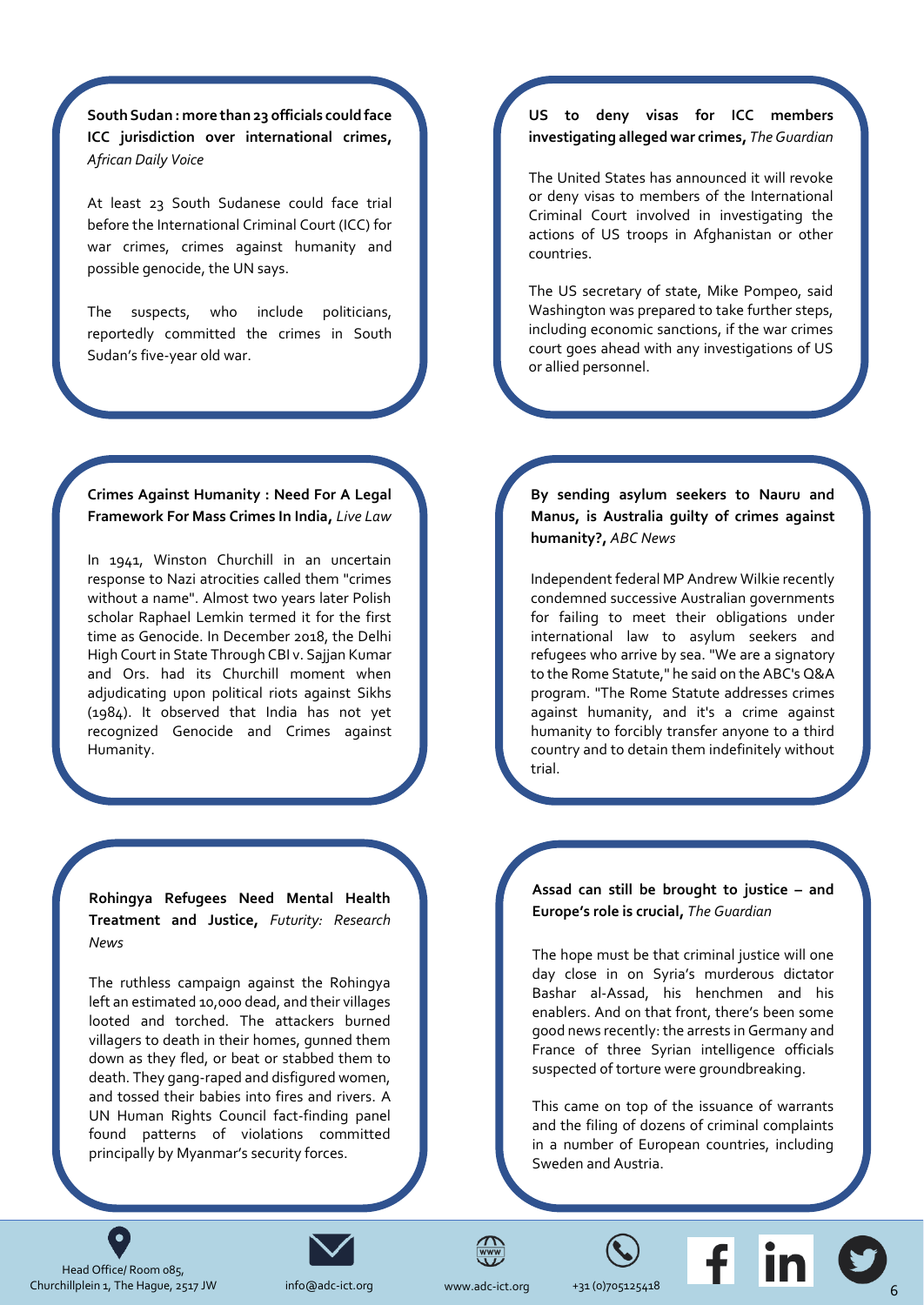# **RTICLES AND BLO**

#### BLOG UPDATES AND ONLINE LECTURES

#### <span id="page-6-0"></span>**Blog Updates**

**"The India-Pakistan Situation: What Role Can International Law Play"**, by Rishi Gulati. Blog available [here.](http://ilawyerblog.com/the-india-pakistan-situation-what-role-can-international-law-play/)

**"The United States Continues its Attack against the International Criminal Court?"** by Jennifer Trahan, Megan Fairlie. Blog available [here.](http://opiniojuris.org/2019/03/18/the-united-states-continues-its-attacks-against-the-international-criminal-court/)

**"Judicial review is not politics by another means",** by Rosalind English. Blog availabl[e here.](https://ukhumanrightsblog.com/2019/03/09/judicial-review-is-not-politics-by-another-means/)

#### **Online Lectures and Videos**

**"International Law in Action: A Guide to the International Courts and Tribunals in The Hague"**, offered by Leiden University**:**. Course availabl[e here.](https://www.coursera.org/learn/international-law-in-action)

**"International Humanitarian Law in Theory and Practice"** Kalshoven-Gieskes Forum. Course available [here.](https://www.coursera.org/learn/international-humanitarian-law)

**"Introduction to International Criminal Law"**, by Case Western Reserve University. Course available [here.](https://www.coursera.org/learn/international-criminal-law)

#### PUBLICATIONS AND ARTICLES

#### **Books**

Jessie Hohmann, Daniel Joyce (2018), **International Law's Objects**, Oxford University Press.

Martin Scheinin (2019), **Human Rights Norms in 'Other' International Courts**, Cambridge University Press.

Daniel Peat (2019), **Comparative Reasoning in International Courts and Tribunals**, Cambridge University Press.

Mary Ellen O'Connell (2019), **The Art of Law in the International Community**, Cambridge University Press.

#### **Articles**

Richard Clements (2019), **"From bureaucracy to management: The International Criminal Court's internal progress narrative",** *Leiden Journal of International Law*, Volume 32, Issue 1, pages 149-167.

Emanuela-Chiara Gillard (2019), **["Safe Areas: The international](https://www.peacepalacelibrary.nl/scripts/to_opac.php?ppn=419025227&abo=xx)  [legal framework](https://www.peacepalacelibrary.nl/scripts/to_opac.php?ppn=419025227&abo=xx) "**, *International Review of the Red Cross*.

Siofra O'Leary (2018), "**A Tale of Two Cities: Fundamental Rights Protection in Strasbourg and Luxembourg",** *Cambridge Yearbook of European Legal Studies,* Volume 20, pages 3-31**.**

#### CALLS FOR PAPERS

**The University of Liverpool** has issued a call for paper on the subject of 'Hope in International Law and Human Rights' Deadline: 1 April 2019, for more information clic[k here.](https://www.liverpool.ac.uk/media/livacuk/law/2-research/ilhru/Call,for,Papers,-,ILHRU,PGR,Conference,2019.pdf)

**The Norwegian Centre for Human Rights** has issued a call for paper on the subject of "Protecting Community Interests under International Law: Challenges and Prospects for the 21st Century" Deadline: 25 May 2019, for more information click [here.](http://www.internationallawobserver.eu/2019/01/21/cfp-protecting-community-interests-under-international-law-challenges-and-prospects-for-the-21st-century/)

**The Hebrew University of Jerusalem** has issued a call for papers on the subject of "International law's invisible frames-Social cognition and knowledge in international legal processes" Deadline: 15 May 2019, for more information clic[k here.](https://esil-sedi.eu/call-for-papers-workshop-international-laws-invisible-frames-social-cognition-and-knowledge-production-in-international-legal-processes/)





[info@adc-](mailto:dkennedy@icty.org)ict.org